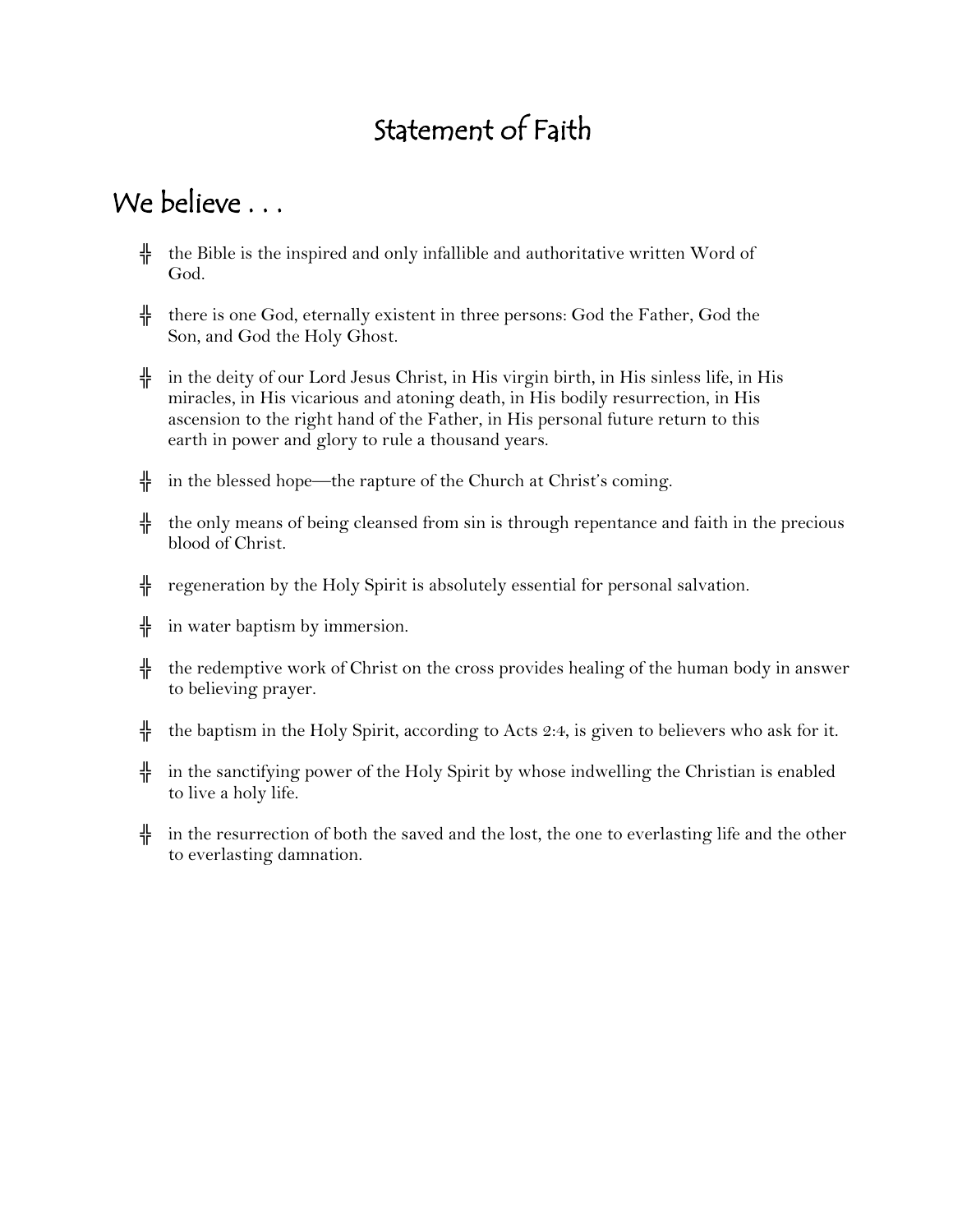## Statement of Faith Practice Quiz

#### We believe . . .

- ╬ the Bible is the \_\_\_\_\_\_\_\_\_\_ and only infallible and authoritative written \_\_\_\_\_\_\_ of God.
- $\frac{1}{T}$  there is one God, eternally existent in three persons: God the \_\_\_\_\_\_\_\_\_\_, God the \_\_\_\_\_\_\_\_\_, and God the \_\_\_\_\_\_\_\_\_\_\_\_\_\_\_\_\_\_.
- $\frac{1}{\tau}$  in the deity of our Lord Jesus Christ, in His virgin birth, in His sinless \_\_\_\_\_\_\_\_\_, in His miracles, in His vicarious and atoning \_\_\_\_\_\_\_\_\_\_, in His bodily resurrection, in His ascension the right hand of the Father, in His personal future return to this earth in \_\_\_\_\_\_\_\_\_\_\_\_\_\_ and \_\_\_\_\_\_\_\_\_\_\_ to rule a thousand years.
- ╬ in the \_\_\_\_\_\_\_\_\_\_\_\_ \_\_\_\_\_\_\_\_\_\_—the rapture of the Church at Christ's coming.
- ╬ the only means of being cleansed from sin is through \_\_\_\_\_\_\_\_\_\_\_\_\_\_ and \_\_\_\_\_\_\_\_\_\_ in the precious blood of Christ.
- $\frac{1}{\tau}$  regeneration by the Holy Spirit is absolutely essential for personal
- ╬ in \_\_\_\_\_\_\_\_\_ \_\_\_\_\_\_\_\_\_\_\_ by immersion.

 $\overline{\phantom{a}}$  .

- $\frac{1}{2}$  the redemptive work of Christ on the cross provides \_\_\_\_\_\_\_\_\_\_\_\_\_\_ of the human body in answer to believing \_\_\_\_\_\_\_\_\_\_\_\_.
- $\frac{1}{T}$  the \_\_\_\_\_\_\_\_\_\_\_\_\_ in the Holy Spirit, according to \_\_\_\_\_\_\_\_\_, is given to believers who ask for it.
- ╬ in the sanctifying power of the Holy Spirit by whose indwelling the Christian is enabled to live a \_\_\_\_\_\_\_\_\_\_\_\_\_\_\_\_\_\_\_\_\_\_\_\_\_\_\_\_\_.
- $\frac{1}{2}$  in the resurrection of both the \_\_\_\_\_\_\_\_\_\_\_\_\_\_ and the \_\_\_\_\_\_\_\_\_, the one to everlasting life and the other to everlasting damnation.